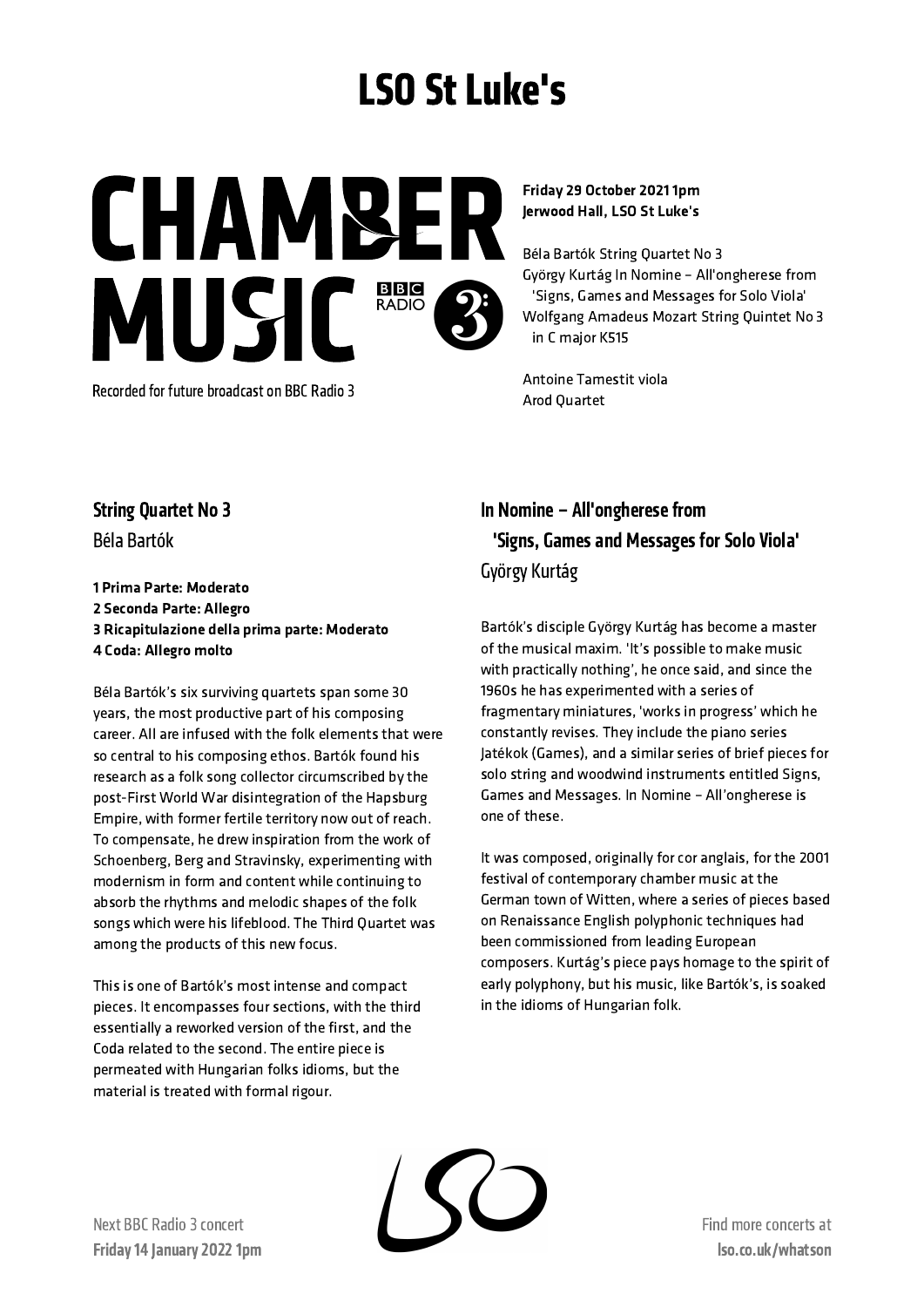## Wolfgang Amadeus Mozart

String Quintet No 3 in C major K515

- 1 Allegro
- 2 Andante
- 3 Menuetto: Allegretto
- 4 Allegro

The first of Wolfgang Amadeus Mozart's six quintets for two violins, two violas and cello is an early work, dating from late 1773. The remainder were composed during the last four years of his life. K515 in C major and K516 in G minor appeared in the spring of 1787, at a time when Mozart must have begun to realise that the critical and financial success he sought in Vienna was slipping from his grasp. His opera The Marriage of Figaro had scored more highly with audiences in Prague than Vienna, and his next opera, Don Giovanni, was scheduled for performance in the Bohemian capital. His court position, grudgingly granted by the Emperor, paid very little, and he was beginning to fall into debt.

Mozart's chamber works were intended for the private enjoyment of wealthy amateurs rather than for professional concert performance, and having played his new quintets himself with friends (he customarily played one of the viola parts), he evidently hoped to offer copies for sale on a subscription basis. In the end, his precarious finances obliged him to sell them to a Viennese publisher outright for a bargain price. K515 is the most expansive of Mozart's chamber works. Its huge opening Allegro, built from a rising cello arpeggio answered by a plaintive violin response, explores ingenious permutations of the five instrumental voices. The following Andante features a sublime duet for violin and viola – a lyrical outpouring for two of Mozart's favourite instruments. It is followed by an elegant Menuet in which the cello spins a thread of its own; while the boisterous finale recalls the relaxed humour of Haydn.

Programme notes by Wendy Thompson

## LSO Artist Portrait: Antoine Tamestit

#### Sunday 31 October 7pm, Barbican

See Antoine Tamestit on-stage with the London Symphony Orchestra at the Barbican. He concludes his Artist Portrait series with the London premiere of Jörg Widmann's Viola Concerto, written for Tamestit in 2015.

#### Save 20% off tickets

Enter the promo code 061020 at the online checkout. Next BBC Radio 3 concert Friday 14 January 2022 1pm

Find more concertsat lso.co.uk/whatson